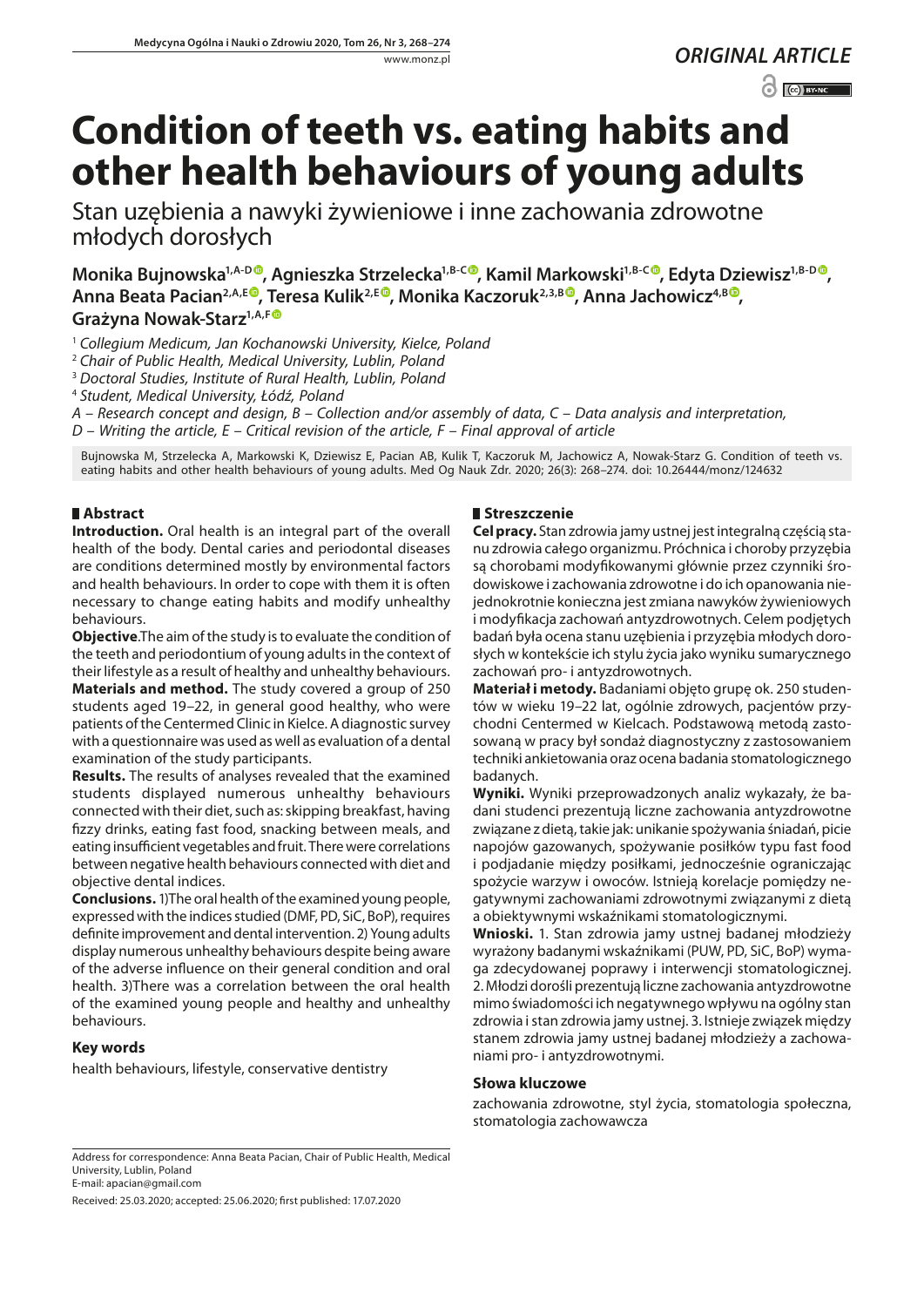Monika Bujnowska, Agnieszka Strzelecka, Kamil Markowski, Edyta Dziewisz, Anna Beata Pacian, Teresa Kulik et al. Condition of teeth vs. eating habits and other health…

# **INTRODUCTION**

Oral health is an integral part of general health. Oral diseases are important components of noncommunicable diseases (NCDs), which continue to be a leading public health problem in the WHO European Region where tooth decay among 6-year-old children varies from 20% – 90%, depending on the country [1]. In the age group of 65 – 74-year-olds, the prevalence of those who have lost all their natural teeth ranges from about 20-o 50%. People without natural teeth may have functional problems, which detracts from their quality of life [2]. According to the WHO, dental caries and periodontal disease, similar to other lifestyle diseases such as excess weight, affect the whole of society, and their treatment and consequences of absence from work due to them are a considerable burden, both to the home budget and the State budget [3, 4, 5].

In accordance with research by the WHO, dental caries is one of the major problems of highly developed and developing countries [5], with dental caries among 6-year-old children accounting for 20% – 90% [1, 5]. The number of elderly people suffering from loss of teeth is 20% – 50%, which results in considerably lower quality of life in these people [3, 4, 5].

In recent years, there have been numerous studies on the influence of the condition of teeth and periodontium on advancements in the treatment of general diseases, especially coronary artery disease and diabetes [6]. The WHO decided to include dental prevention into chronic disease prevention programmesas an element of major importance for the general health and quality of life of patients [7, 8].

A consequence of the habits acquired during adolescence is the condition of teeth and the practices of young adults who are just beginning their independent life, and will be developing their views on health care and their own healthy routines, and passing this knowledge to and shaping the next generation, including health habits of their own children. The participants of the study were at the age suitable for starting their own families [9].

At the time of numerous programmes promoting broadly understood healthy lifestyle (practising sports, eating sufficient fresh vegetables and fruit, compensating for electrolyte deficits with isotonic drinks), the new problem of tooth erosion has emerged among people who take great care of their health and hygiene. Moreover, people from this group tend to use hard toothbrushes and brush their teeth just after a meal at the time of enamel demineralization, using the most abrasive brushing method – scrubbing. This can lead to irreversible changes on tooth surface and cavities not related to dental caries [10, 11]. This proves the necessity of education about oral hygiene in all groups of children and young people, even those who lead a healthy lifestyle.

#### **OBJECTIVE**

The aim of the study was to evaluate the condition of teeth and periodontium of young adults in the context of their eating habits.

#### **MATERIALS AND METHOD**

After obtaining the consent of the Bioethics Committee (No. 25/2017 6.10.2017), the study was carried out in 2018 – 2019 and covered a group of 253 students (139 women and 114 men), in general good health, who were patients of Centermed Clinic in Kielce. The participants were students at the Jan Kochanowski University and Kielce University of Technology who did not report systemic diseases in their medical history, and who gave their consent to the research. The study was conducted in a representative sample of students aged 19–22.

The basic method used in the study was a diagnostic survey with a questionnaire technique, as well as an intraoral dental examination of the participants. The dental examination evaluated:

- 1)DMF (decayed-missing-filled) index;
- 2) dental caries treatment index;
- 3) 3) conservative treatment needs;
- 4)4) BoP (bleeding on probing) index;
- 5)5) OHI (oral hygiene index);
- 6)6) PD (pocket depth).

A diagnostic survey with a questionnaire constructed by the authors was used,. The questionnaire contained 30 detailed questions about the lifestyle affecting the general state of health (diet, approach to exercise, care for rest, way of rest, presence of addictions), and questions about the care of teeth and dental care (knowledge of principles of oral hygiene, approach to dental treatment, frequency of office visits, current preventive measures). The questionnaire was created so that the approach to the topic of health reflected the way in which the participants approached the topic of oral health.

In the process of statistical analysis, the following methods of classical statistics were used:

- 1) Statistical description methods: the following were calculated for each variable:
	- arithmetic mean;
	- • standard deviation.
- 2)Methods for evaluating significance of differences between compared groups:
	- Chi-square test to evaluate correlations between dependent and independent variables (level of significance was adopted at p 0.05);
- Mann-Whitney U test.
- 3)Correlation analysis method:
	- Pearson correlation coefficient (Pearson's r) to evaluate correlation strength between variables (level of significance was adopted p 0.05);
	- • Cramér's V.
- 4)All calculations were performed with STATISTICA 10 software.

#### **RESULTS**

Analysis of the correlation between dental indices and health behaviours connected with diet and other health behaviours: DMF index is a measurable (quantitative) variable and takes discrete values: 0, 1, 2, …, 20. With such a 'fragmentation' of values it is very difficult to notice correlations, even at a positive performance of a test. Therefore, the variability range of DMF index is divided into four categories: very low, low, high and very high (Fig. 1).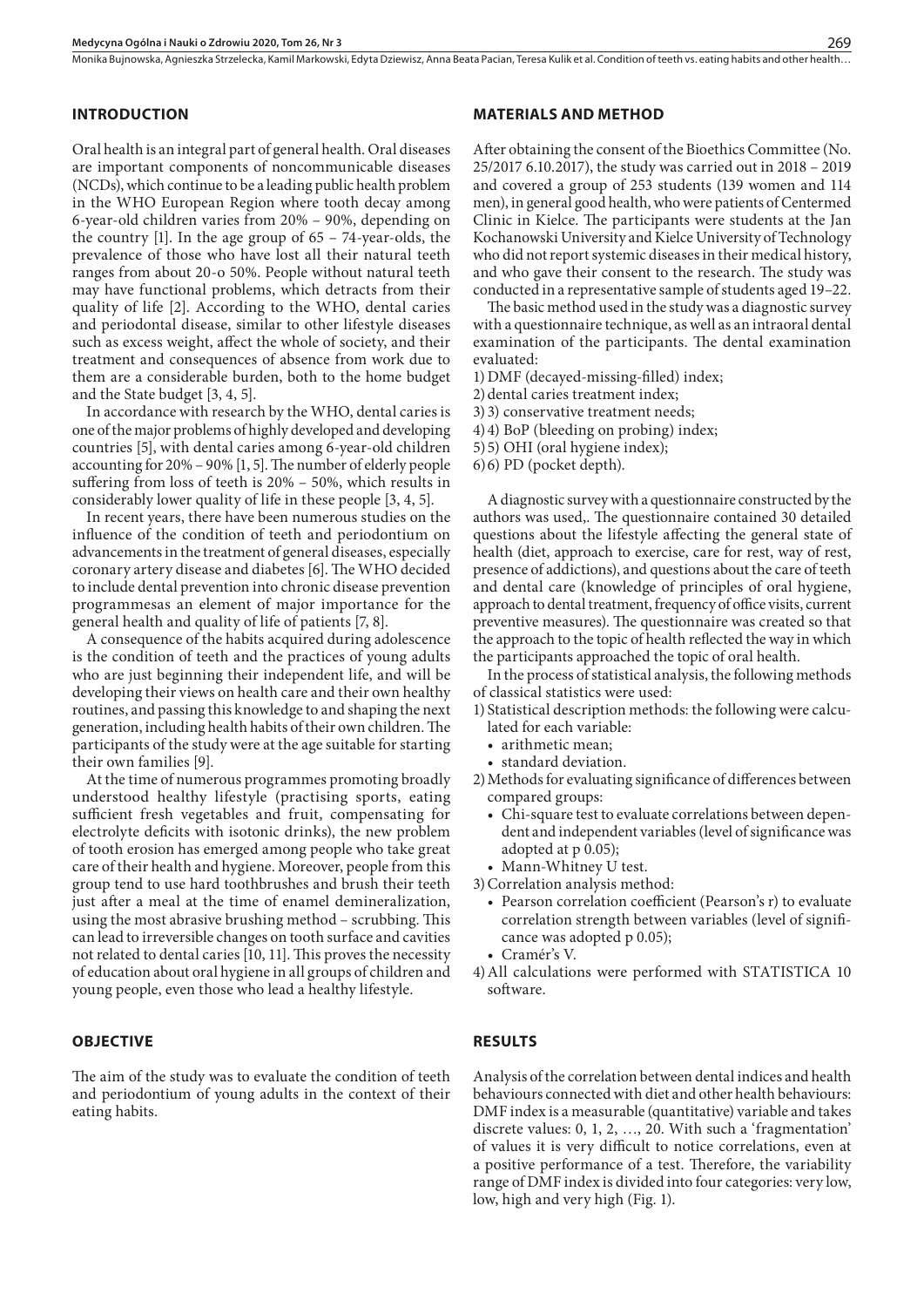Monika Bujnowska, Agnieszka Strzelecka, Kamil Markowski, Edyta Dziewisz, Anna Beata Pacian, Teresa Kulik et al. Condition of teeth ys. eating habits and other health..



**Figure 1.** Distribution of people with respect to DMF index

Analysis of the correlation between tooth brushing frequency declared and DMF index revealed that less frequent tooth brushing resulted in higher DMF – 14 (61%) respondents who brushed their teeth once a day had a very high DMF. Similarly, the higher the OHI level, the higher the DMF index – 31 (60%) respondents with OHI 3 had very high DMF.

Many respondents who had a high and very high DMF index wrongly evaluated the condition of their teeth as good or average – 48 (49%) respondents with very high DMF index and 52 (52%) respondents with high DMF index. There was a weak correlation between DMF index and evaluation of the condition of one's own teeth by the respondents. The lower the evaluation, the higher the DMF index.



**Figure 2.** Correlation between DMF and tooth brushing frequency



**Figure 3.** Correlation between DMF and OHI

The Mann-Whitney U test was performed for the DMF variable with all the variables which had two levels of values (e.g. gender). Similarly as in other tests, conclusions were drawn on the basis of p-value. If it was lower than the significance level  $\alpha$ =0.05 the hypothesis was rejected



**Figure 4.** Correlation between DMF and subjective evaluation of condition of own teeth

about the equality of the median values, and were regarded as different. In only four cases the median values were different in the subgroups of the examined students. A higher median value of DMF variable was observed in the group of respondents who did not mention poor diet as an unhealthy behaviour. The median value of the DMF variable was lower in the group of participants whose parents took care of a diet rich in fruit and vegetables.

Table 1. Attitude to poor diet as an unhealthy behaviour vs. DMF value

| U Mann-Whitney test, p<0.05            |                          |             |   |                |       |  |  |  |
|----------------------------------------|--------------------------|-------------|---|----------------|-------|--|--|--|
| Poor diet as an unhealthy<br>behaviour | <b>DMF</b><br>mean value | Rank<br>sum | U |                | р     |  |  |  |
| Yes                                    | a                        | 4792        |   | 3711.00 2.2965 | 0.021 |  |  |  |
| No                                     | 10                       | 27086       |   |                |       |  |  |  |

**Table 2.** Eating vegetables and fruit in childhood vs. DMF value

| Eating much vegetables<br>DMF<br>Rank<br>$0\%$ –<br>and fruit in childhood<br>mean value<br>sum<br>0%<br>Yes<br>$-2.24542$<br>6599.5<br>15779.5 | 0% |           |      |     |              | U Mann-Whitney test, p<0.05 |  |  |       |  |
|-------------------------------------------------------------------------------------------------------------------------------------------------|----|-----------|------|-----|--------------|-----------------------------|--|--|-------|--|
|                                                                                                                                                 |    |           |      |     |              |                             |  |  |       |  |
|                                                                                                                                                 |    | Very high | High | Low | Very low DMF |                             |  |  | 0.024 |  |

The treatment index is a measurable (quantitative) variable and takes values within the range of [0, 1]. Since there are many different values of this variable, its variability range is divided into four categories: very low, low, high and very high. Quartiles are used for this purpose, with the following values:  $Q_1 = 0.4167$ ,  $Q_2 =$ Median value=0.66667,  $Q_3 = 0.875$ .

Distribution of the analysed variable is different for the female and male respondents. About 50% of men (46 respondents) had a high or very high treatment index, while about 40% of women (42 respondents) had such index values. Cramér's V at the level of 0.19 indicated a weak correlation between the variables.

Analysis of the research results demonstrated that people who snacked on sweet buns -12 (50%) respondents, or sweets and salty snacks – 47 (51%) respondents, had a high or very high treatment index rather more frequently, similar to the group of respondents who declared using dental floss – 41 (58%) respondents]. The correlations were weak.

In the group of students participating in the research, a high or very high treatment index occurred the most frequently at OHI=2 – 48 (51%) respondents, and the least frequently at OHI=3 – 13 (25%) respondents. The correlation was quite noticeable (V=0.29).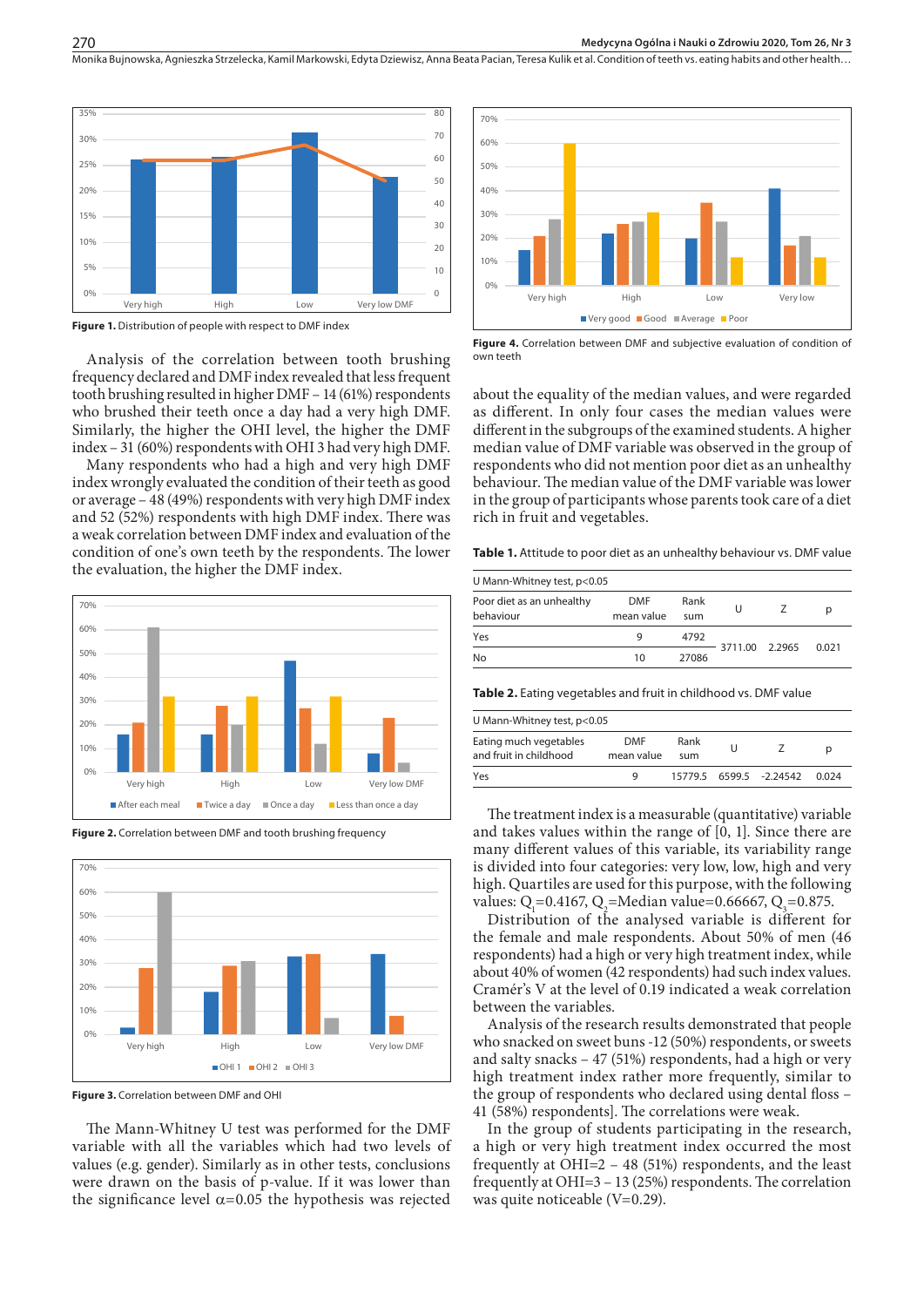

**Figure 5.** Treatment index vs. snacks between meals



**Figure 6.** Treatment index depending on dental floss use



**Figure 7.** Treatment index vs. oral hygiene expressed in OHI

OHI is a quantitative variable already classified into four categories at the stage of questionnaire assessment. Consequently, it was assumed that it is a variable expressed solely in the ordinal scale. Moreover, the first category 'No plaque or calculus on tooth surface' was adopted for only one person. Due to so scarce representation among the respondents, this category was omitted in further statistical analysis.

The research results obtained show that the male respondents presented better oral hygiene than the female respondents. There was a lower share of women than men with OHI 1 – 69 (50%) men and 36 (31%) women, and higher with OHI 2 – 30 (21%) men and 55 (48%) women. The correlations for these two OHI levels are quite noticeable, even though, taking into account all OHI values, Cramér's V indicates weak interdependence.

Analysis of OHI values depending on the opinions concerning dental check-ups in a dentist's surgery as one of the measures to prevent oral cavity diseases, demonstrated

that among those who claimed that it is necessary to have one's teeth checked to keep them healthy, there were more respondents with OHI 1 – 47 (44%) respondents, and fewer with OHI 3 – 13 (12%) respondents. The correlation was weak.

A similar correlation was observed with respect to frequency of brushing the teeth. Among the respondents who brushed their teeth more frequently, there was a higher proportion of those with OHI  $1 - 23$  (70%) respondents, which means that they had less plaque or calculus on their teeth. On the other hand, among the respondents who brushed their teeth less often, there was a higher proportion of those with OHI 3, which means that there was more plaque or calculus on their teeth – 8 (35%) respondents brushed their teeth once a day. The respondents who did not brush their teeth every day were omitted from the interpretation, because there were so few of them (3). This correlation was stronger than in previous cases.

There was also a positive correlation between evaluation of the condition of one's own teeth and OHI: the better the evaluation of the condition own teeth, the higher the share with OHI  $1 - 18$  (46%) respondents who evaluated the condition of their teeth as very good, and 50 (48%) respondents who evaluated the condition of their teeth as good].



**Figure 8.** OHI and opinions concerning dental check-ups as a factor preventing dental caries



**Figure 9.** OHI vs. frequency of brushing teeth

BoP is a dichotomous variable indicating whether there is bleeding on probing (value 1) or not (value 0). It can be noticed that 78% of the respondents do not experience bleeding.

The analysis of the research results shows that among people who evaluate the condition of their teeth [11 (79%) respondents] and oral hygiene [17 (63%) respondents] as unsatisfactory, there is a considerably higher share of people with bleeding in comparison to other respondents. The correlation is noticeable.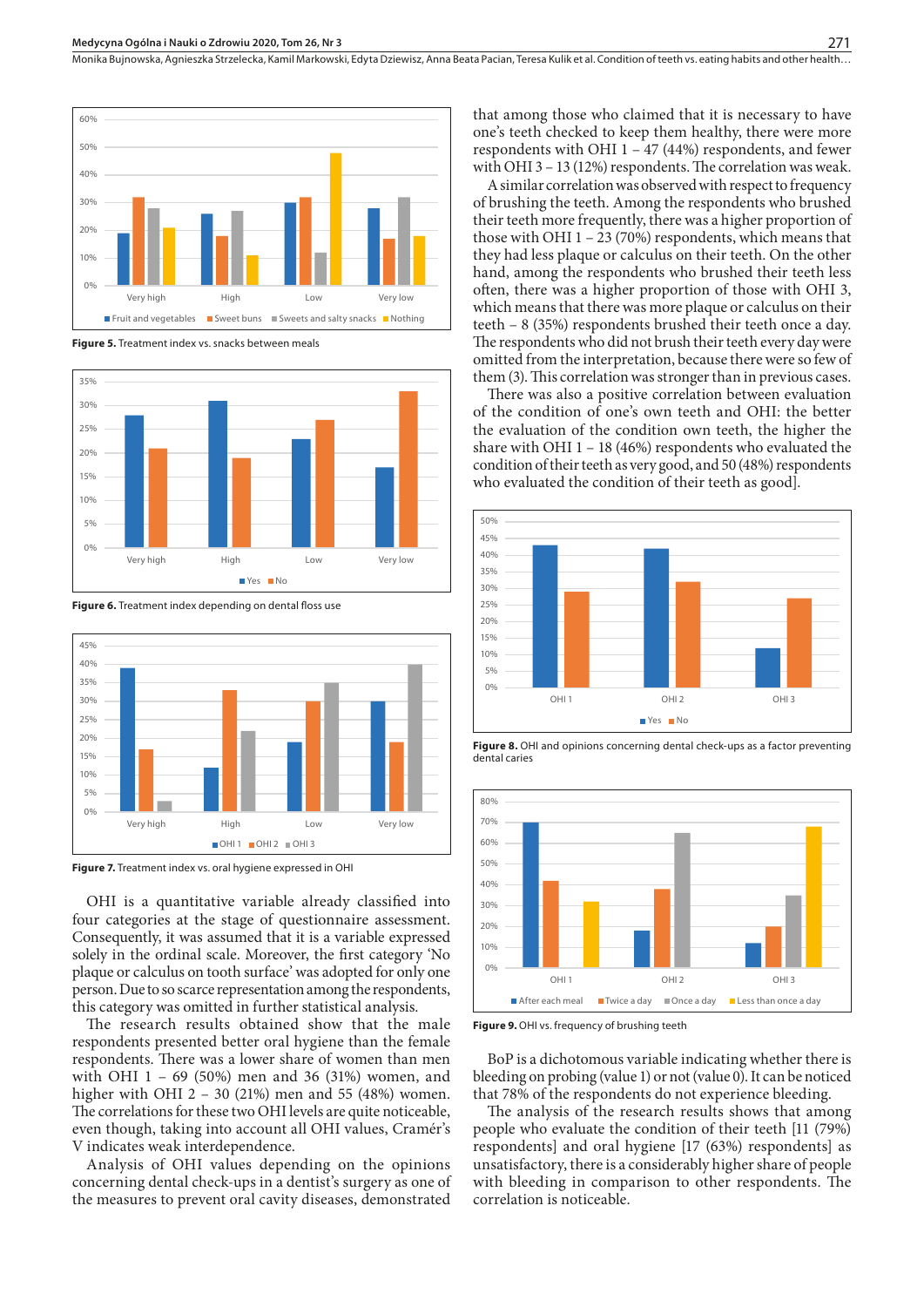

**Figure 10.** OHI vs. subjective evaluation of the condition of teeth

The results of the analyses demonstrate that there is a positive correlation between OHI and BoP index. The respondents with higher OHI are characterized by more frequent incidence of bleeding [39 (75%) respondents with OHI 3].







**Figure 12.** BoP index vs. OHI



**Figure 13.** BoP index vs. subjective evaluation of teeth condition

The incidence and intensity of periodontium diseases with or without alveolar bone loss can be evaluated with the pocket depth index (PD). Physiologically, pocket depth should not exceed 2, while higher values suggest periodontal inflammation. Analysis of the PD index shows that the predominant depth of the periodontal pockets is 2, this proved to be the case in 214 (85%) respondents, with value 3 noted in 30 (ca. 12%) respondents. Other values were represented by marginal numbers.

Results of the analyses indicate that among people who claimed that it is necessary to have one's teeth checked to keep them healthy, a proportion of those with a higher pocket depth was over three times smaller – 5 (5%) respondents and 24 (17%) respondents, repectively.

Oral hygiene has a considerable influence on the health of the periodontium, expressed in periodontal pocket depth (PD); it is therefore not surprising that the higher the respondents' OHI, the bigger their share of deeper pockets – 20 (42) respondents with OHI 3. The correlation was very noticeable.

Analysis of the correlation between pocket depth and subjective evaluation of the condition of one's own teeth, demonstrated that among the those who assessed their dental health as unsatisfactory, there was a higher proportion of respondents with deeper pockets, compared to those who evaluated their dental health as good or very good – 19 (63%) respondents.











**Figure 16.** PD index vs. subjective evaluation of condition of one's own teeth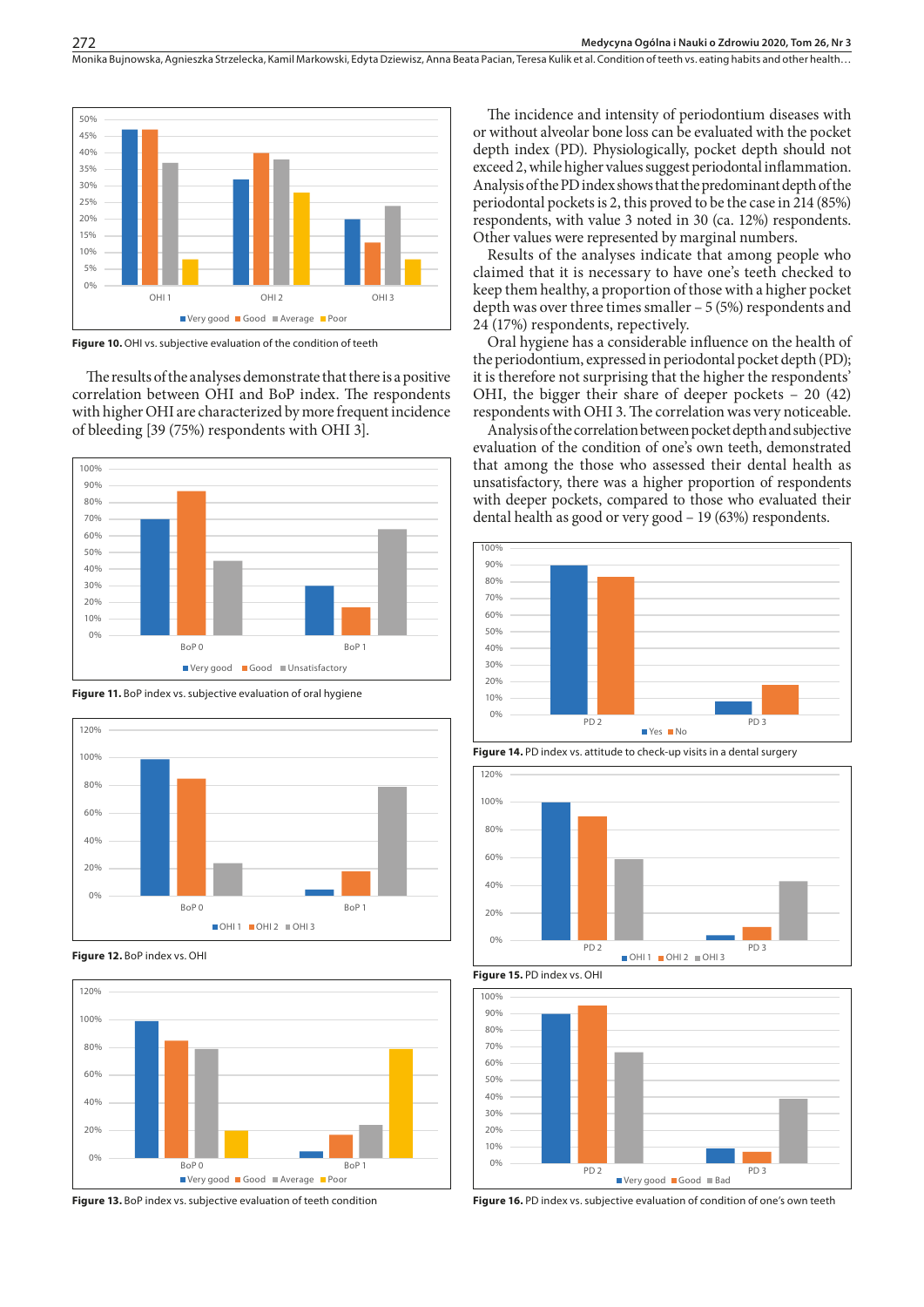Monika Bujnowska, Agnieszka Strzelecka, Kamil Markowski, Edyta Dziewisz, Anna Beata Pacian, Teresa Kulik et al. Condition of teeth vs. eating habits and other health.

#### **DISCUSSION**

Numerous studies conducted worldwide have demonstrated a high incidence and intensity of dental caries among young people [12]. A positive aspect is the modern trend of improved health behaviours and prevention of neoplastic diseases, diabetes, cardiac illnesses, and other lifestyle diseases, but in many countries prevention of dental caries and periodontal disease is not a part of this trend [1, 3, 4]. The reason for this, as indicated by the analysis carried out by D. E. Piotrowska et al., may be the income level, source of income, and education level among rural and urban populations, as well as differences between these populations. This could imply that health disparities arise not only from economic constraints and unavailability of health care, but also from health attitudes and behaviours [13].

The current study also reveals a state of oral hygiene with at a high incidence and intensity of dental caries, and other health behaviours. Results of the analyses show the incidence of dental caries at the level of 97%, 28% of the respondents had a DMF index at the level of 8.5 – 11.42; research analysis results also indicated the lower quartile at the DMF level of 6 and the upper quartile at the level of 12.5. The respondents with worse oral hygiene manifested in frequency of brushing the teeth – once a day in 14 (61%) respondents, and OHI value – 3 in 31 (60%) respondents, had a very high DMF index (above 12.5).

In similar research carried out among students in Lublin, the DMF index was 11.94, and among students in Białystok – 14.24 [13]. In Łódź, the incidence of dental caries was 70%, and average DMF index was 5.25 among those young people examined who displayed correct health behaviours. In another group of respondents, the incidence of dental caries was 80.4%, average DMF index – 7.17 [14].

A comparison between the research results obtained in the current study and the results obtained by other researchers shows that inflammation manifested by gum bleeding occurred less frequently in the group examined by the authors of this study. Analysis of the study results showed bleeding on probing in the case of 22% of the respondents. Bleeding was more frequent in respondents with high OHI – bleeding occurred in 39 (75%) respondents with OHI 3]. The distribution of OHI established in the current study indicated that the respondents' oral hygiene was not very good. Only one person had a complete absence of plaque/calculus, while about 58% of the students had plaque/calculus on at least 2/3 of the surface of the teeth. The male respondents – 69 (50%) participants, had OHI 1 more often than female respondents – 36 (31%) participants.

Among respondents in Kraków, 68.3% reported periodic gum inflammation manifested in gum bleeding, and 43.6% of the respondents had never had calculus removed [15].

In connection with the current results of actions aimed at improvement of knowledge about health behaviours and oral hygiene, and the unsatisfactory oral health of the respondents, it is necessary to undertake regular educational and preventive actions concerning lifestyle, including oral hygiene, in all age groups: children, young people and adults. There is abundant evidence demonstrating that the success of oral health promotion interventions delivered in the dental office depends on the character, values, personality, and people skills of the dental surgeon. Data show that if such professionals do not believe that oral hygiene instructions will

improve the health of their patient, then that professional will be less likely to practice an effective oral health promotion strategy [16, 17]. It is apparent that teaching health psychology to dentists would make oral health promotion more effective in dentistry [17]. As indicated by the WHO, the Ministry of Health should ensure that the mechanisms for intersectorial collaboration are carefully considered. Strategies include taxation and pricing, food labelling, school lunch policies and support of nutrition programmes [18].

#### **CONCLUSIONS**

- 1. The oral health of the examined young people, expressed with the indices studied (DMF, PD, SiC, BoP), requires definite improvement and dental intervention.
- 2. Young adults display numerous unhealthy behaviours related to diet, despite being aware of their adverse influence on general and oral health.
- 3. There is a correlation between the oral health of the examined young people and healthy and unhealthy behaviours.

#### **REFERENCES**

- 1.World Health Organisation. Diet and oral health Report 2018. World Health OrganizationRegional Office for Europe, 2018.
- 2.Petersen PE, Ogawa H. Prevention of dental caries through the use of fluoride-the WHO approach. Community Dent Health. 2016;33(2):66–68.
- 3.Kwan S, Petersen PE. Oral health: equity and social determinants. In: Blas E, Sivansankara Kurup A, eds. Equity, social determinants and public health programmes. World Health Organization, Geneva; 2010. p. 159–176.
- 4.Rasińska R, Nowakowska I, Nowomiejski J. Diagnoza stanu zdrowia studentów i ich opinie o zagrożeniach zdrowotnych. Piel Pol. 2013; 2: 79–84.
- 5.Petersen PE, Kandelman D, Arpin S, Ogawa H. Global oral health of older people – call for public health action. Community Dent Health. 2010; 27: 1–11.
- 6.GBD 2015 Disease and Injury Incidence and Prevalence Collaborators. Global, regional, and national incidence, prevalence, and years lived with disability for 310 diseases and injuries, 1990–2015: a systematic analysis for the Global Burden of Disease Study 2015. Lancet. 2016;8:1545–1602. doi: 10.1016/S0140–6736(16)31678–6
- 7.Petersen PE. Global policy for improvement of oral health World Health Assembly 2007. Int Dental J. 2008. doi:10.1922/IDJ\_1930Petersen07
- 8.World Health Organisation. Guideline: sugars intake for adults and children. WHO, 2015
- 9.Reddy V, Bennadi D, Gaduputi S, Kshetrimayum N, Siluvai S, Konda Reddy VCh. Oral health related knowledge, attitude, and practice among the pre-university students of Mysore city. J Int Soc Prev Community Dent. 2014; 4(3): 154–158. doi: 10.4103/2231–0762.142012
- 10.Strużycka I, Rusyan E, Bogusławska-Kapała A. Występowanie Erozji szkliwa w populacji młodych dorosłych w wieku 18 lat w Polsce. Przegl Epidemiol. 2014; 68: 775 – 778.
- 11.Gruszczyńska M, Bąk-Sosnowska M, Plinta R. Zachowania zdrowotne jako istotny element aktywności życiowej człowieka. Stosunek Polaków do własnego zdrowia. Hygeia Public Health 2015; 50: 558–565.
- 12.GBD 2016 Disease and Injury Incidence and Prevalence Collaborators. Global, regional, and national incidence, prevalence, and years lived with disability for 328 diseases and injuries for 195 countries, 1990–2016: a systematic analysis for the Global Burden of Disease Study 2016. Lancet. 2017; 390(10100):1211–1259.
- 13.Piotrowska DE, Pędziński B, Jankowska D, Dorota Huzarska D, Angelika Edyta Charkiewicz AE, Szpak AS. Socio-economic inequalities in the use of dental care in urban and rural areas in Poland. Ann Agric Environ Med. 2018;25(3):512–516.
- 14.DOI: https://doi.org/10.26444/aaem/…
- 15.Królewska-Gawarzyńska J. Stomatologiczne zachowania prozdrowotne, a stan uzębienia łódzkiej młodzieży 18-letniej. Nowa Stomatol. 2015; 4: 153–158.